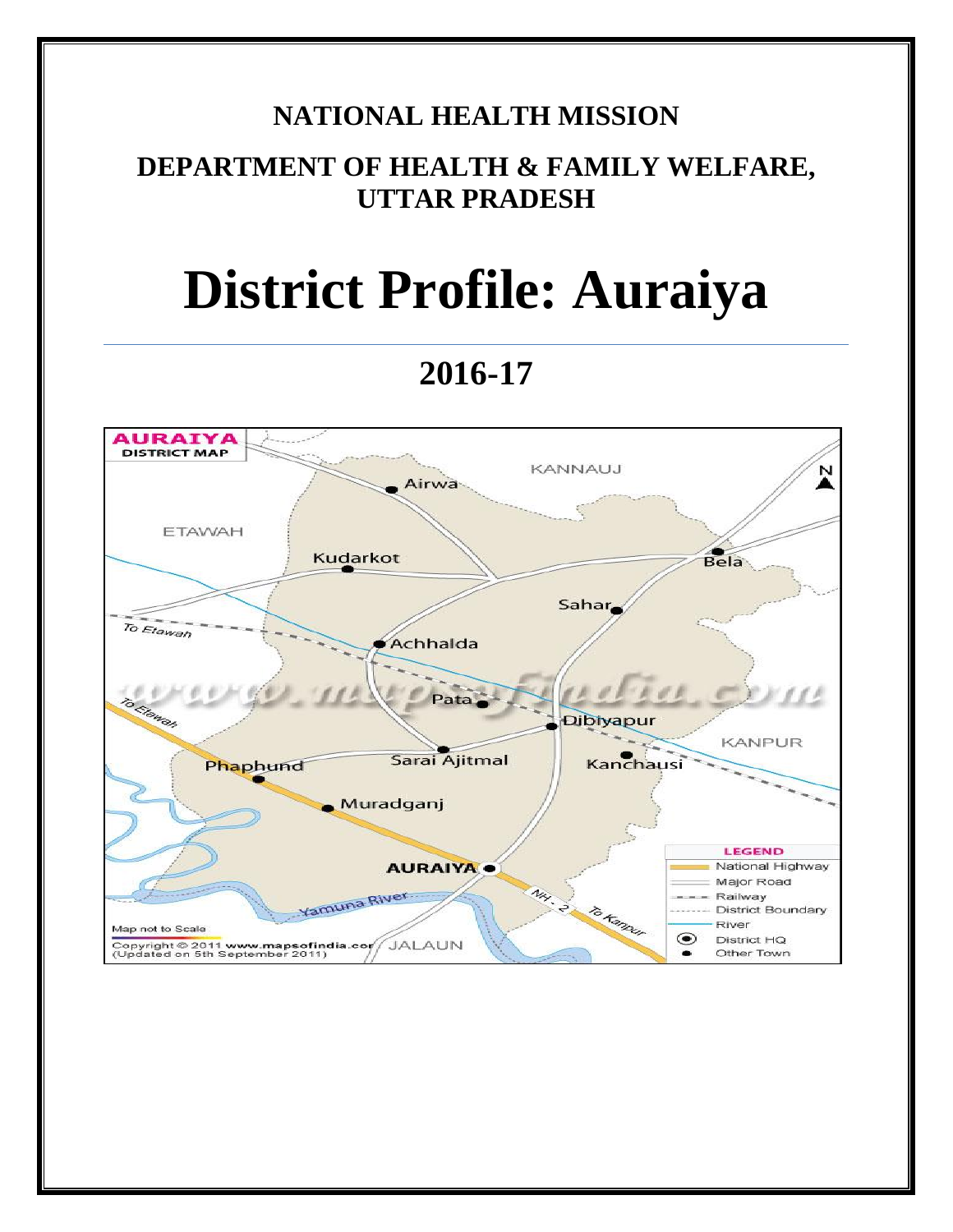# **District Profile:**

|                                                        | Auraiya                     | <b>Uttar Pradesh</b> |
|--------------------------------------------------------|-----------------------------|----------------------|
| Rural Population (In lakhs) (Census 2011)              | 1138082                     | 1551.11              |
| Number of Districts (RHS 2014)                         |                             | 75                   |
| Number of Sub District (Tehsil/Taluka etc.)Census 2011 | 3                           | 312                  |
| Number of Villages (RHS 2014)                          | 1199                        | 106704               |
| Number of District Hospitals (RHS 2014)                | $\mathcal{D}_{\mathcal{L}}$ | 160                  |
| Number of Community Health Centres (RHS 2014)          |                             | 773                  |
| Number of Primary Health Centres (RHS 2014)            | 25                          | 3497                 |
| Number of Sub Centres (RHS 2014)                       | 157                         | 20521                |

## **Demographic Profile**

| <b>Indicator</b>                                   | Auraiya  | <b>Uttar Pradesh</b> |
|----------------------------------------------------|----------|----------------------|
|                                                    |          |                      |
| Total Population (In Crore) (Census 2011)          | 1379545  | 19.96                |
| Decadal Growth (%) (Census 2001)                   | 16.30%   | 20.09                |
| Crude Birth Rate (SRS 2014)                        | 24.1     | 27.2                 |
| Crude Death Rate (SRS 2014)                        | 8.7      | 7.7                  |
| Natural Growth Rate (SRS 2014)                     | 15.4     | 19.5                 |
| Sex Ratio (Census 2011)                            | 864      | 908                  |
| Child Sex Ratio (Census 2011)                      | 896      | 899                  |
| Schedule Caste population (In Crore) (Census 2001) | 326788   | 3.51                 |
| Schedule Tribe population (in crore) (Census 2001) | $\theta$ | 0.011                |
| Total Literacy Rate (%) (Census 2011)              | 78.95    | 69.72                |
| Male Literacy Rate (%) (Census 2011)               | 86.11    | 79.24                |
| Female Literacy Rate (%) (Census 2011)             | 70.61    | 59.26                |

### **Status of Health Indicators**

| <b>Indicators</b>               | Auraiya | $\frac{6}{9}$<br><b>Decline</b><br>(MH) | <b>Uttar Pradesh</b> |                    | $\frac{6}{9}$<br><b>Decline</b><br>(MH) |
|---------------------------------|---------|-----------------------------------------|----------------------|--------------------|-----------------------------------------|
| <b>Infant Mortality Rate</b>    | 58      |                                         | 71<br>$(SRS-2006)$   | 50<br>$(SRS-2014)$ | 29.57%                                  |
| <b>Neo-Natal Mortality Rate</b> | 41      |                                         | 46<br>(SRS 2006)     | 35<br>$(SRS-2014)$ | 23.91%                                  |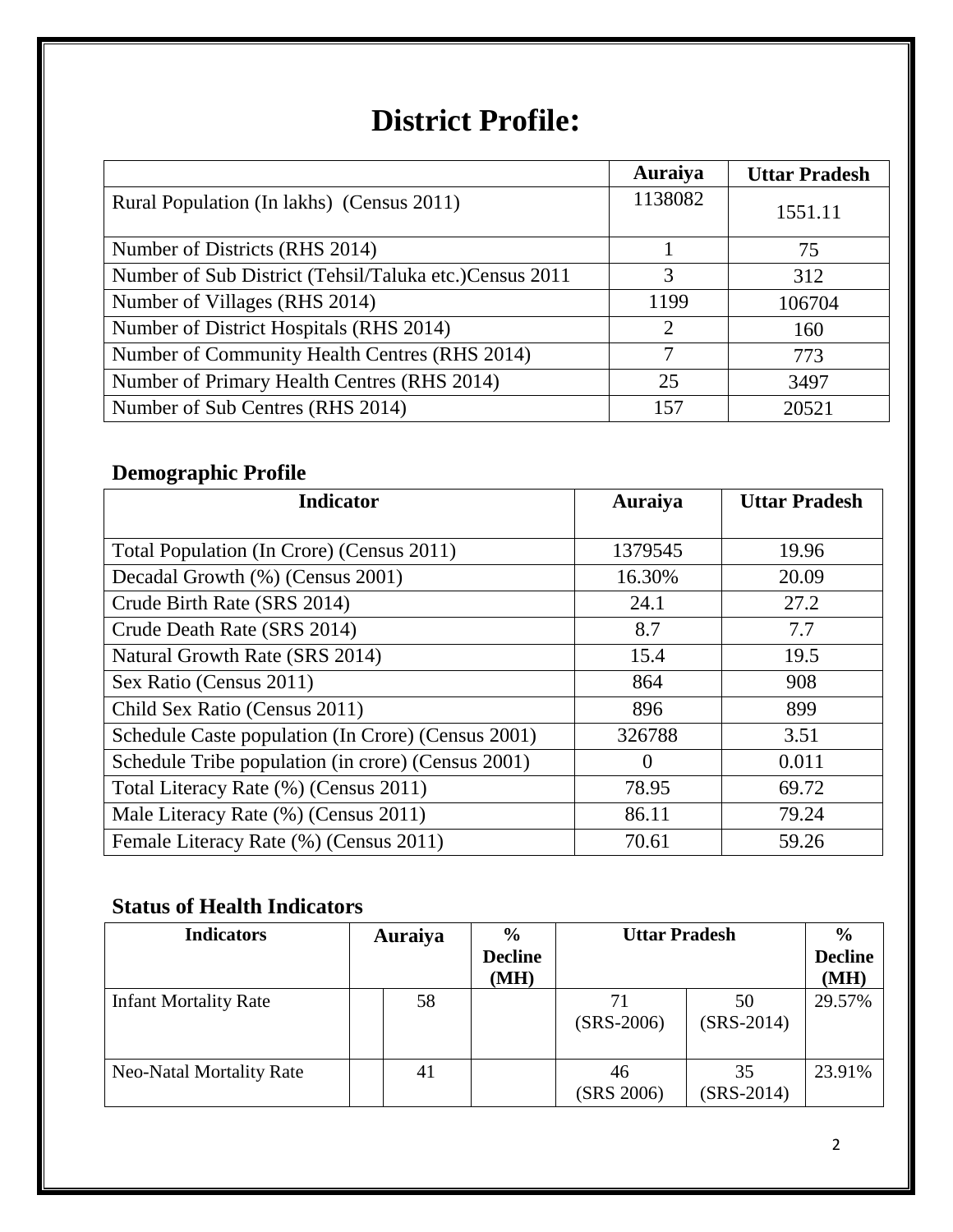| <b>Maternal Mortality Ratio</b>  | 250 | 440<br>$(SRS 2004-06)$ | 285<br>(SRS 2011-        | 35.22%        |
|----------------------------------|-----|------------------------|--------------------------|---------------|
| <b>Total Fertility Rate</b>      | 3.5 | 4.2<br>$(SRS-2006)$    | 13)<br>3.1<br>(SRS 2014) | 26.19%        |
| <b>Under-five Mortality Rate</b> | 85  | 91<br>(SRS 2008)       | 64<br>(SRS 2013)         | 29.67<br>$\%$ |

# **Progress under Health Systems Strengthening**

| SI.<br>N       | <b>Activity</b>             | <b>Status</b>                                                                                                                                                                                                                        |
|----------------|-----------------------------|--------------------------------------------------------------------------------------------------------------------------------------------------------------------------------------------------------------------------------------|
| 0              |                             |                                                                                                                                                                                                                                      |
| $\mathbf{1}$   | 24x7 PHCs                   | Out of 25 only 0 PHCs are functioning on 24x7 basis.                                                                                                                                                                                 |
| $\overline{2}$ | Functioning<br>as FRUs      | Only 2 Facilities (1 DH, 0 SDH and 1 other level CHC and others<br>level) are working as FRUs                                                                                                                                        |
| 3              | <b>ASHAs</b><br>Selected    | 1198 ASHAs have been engaged<br>(1034 have been trained in 1 <sup>st</sup> Module, and 988 ASHAs are trained<br>upto $5th$ Module and 987 ASHAs trained in Round-1 & 976<br>ASHAs trained in Round-2 of $6^{th}$ & $7^{th}$ Modules) |
| $\overline{4}$ | Contractual<br>appointments | 54 Human Resource (HR) has been approved.<br>(Medical Officers (MBBS) - 7, Specialist 3, AYUSH Mos/<br>Physicians 10, SNs 9, ANMs 4, LTs 14, Pharmacists 14, others 7.)                                                              |
| 5              | Rogi Kalyan<br>Samiti       | 8 facilities (1 DH, 7 CHCs) have been registered with RKS.                                                                                                                                                                           |
| 6              | <b>VHSNCs</b>               | Out of 441 villages, 441 villages constituted VHSNCs.                                                                                                                                                                                |
| 7              | <b>DLVMCs</b>               | Completion of 0 DLVMC has been reported.                                                                                                                                                                                             |
| 8              | <b>VHNDs</b>                | VHNDs were held during 2015-16.                                                                                                                                                                                                      |
| 9              | <b>ERS</b>                  | .16 (102-Type) & 13. (108-Type) are operational.                                                                                                                                                                                     |
| 10             | <b>MMU</b>                  | An approval of 0 Mobile Medical Units (MMU) has been given to<br>the District.                                                                                                                                                       |
| 11             | Ambulance                   | An approval of  ambulances has been given to the District.                                                                                                                                                                           |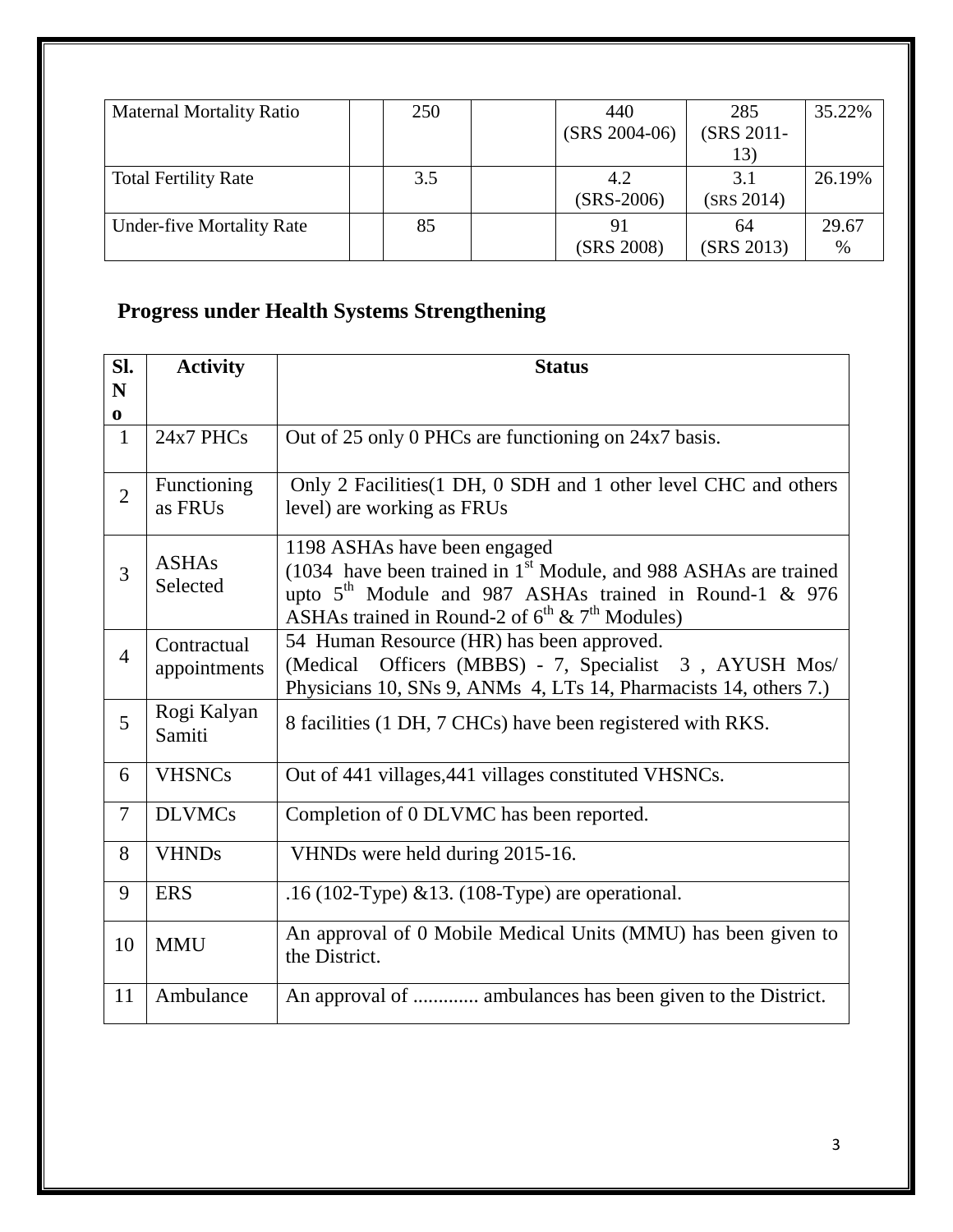|    |                                              |                                    |                                | <b>New Construction</b>             |                | Renovation/Up gradation |  |
|----|----------------------------------------------|------------------------------------|--------------------------------|-------------------------------------|----------------|-------------------------|--|
|    |                                              | Facility                           | Sanctione<br>d                 | Completed                           | Sanctione<br>d | Completed               |  |
|    |                                              | Ayush<br>wing                      | 1                              | 1                                   | $\overline{0}$ | $\overline{0}$          |  |
|    |                                              | Drug<br>ware<br>house              | 1                              | $\mathbf{1}$                        | $\overline{0}$ | $\overline{0}$          |  |
|    | Infrastructure                               | <b>SC</b>                          | 3                              | 3                                   | $\overline{0}$ | $\overline{0}$          |  |
| 12 | Strengthenin<br>g                            | 100<br>beded<br>MH<br>wing         | $\mathbf{1}$                   | Under<br>constructio<br>$\mathbf n$ | $\overline{0}$ | $\theta$                |  |
|    |                                              | 50 bed<br>MH<br>wing               | 1                              | ---do----                           | $\theta$       | $\overline{0}$          |  |
|    |                                              | 30 bed<br>maternit<br>y wing       | 1                              | $---do---$                          | $\overline{0}$ | $\overline{0}$          |  |
|    | New Born                                     |                                    | Sick New Born Care unit (SNCU) |                                     |                |                         |  |
| 13 | <b>Care Units</b>                            | New Born Stabilization Unit (NBSU) |                                |                                     |                | $\overline{2}$          |  |
|    | established                                  |                                    |                                | New Born Care Corner (NBCC)         |                | 72                      |  |
|    | <b>Nutrition Rehabilitation Center (NRC)</b> |                                    |                                |                                     |                | $\boldsymbol{0}$        |  |

# **Physical Progress of Institutional Deliveries and JSY**

| Year        | <b>Institutional Deliveries</b> | <b>JSY</b> beneficiaries |
|-------------|---------------------------------|--------------------------|
| 2012-13     |                                 |                          |
| 2013-14     | 14360                           | 14360                    |
| 2014-15     | 15908                           | 15908                    |
| $2015 - 16$ | 16371                           | 16371                    |
| 2016-17     | 6337                            | 5206                     |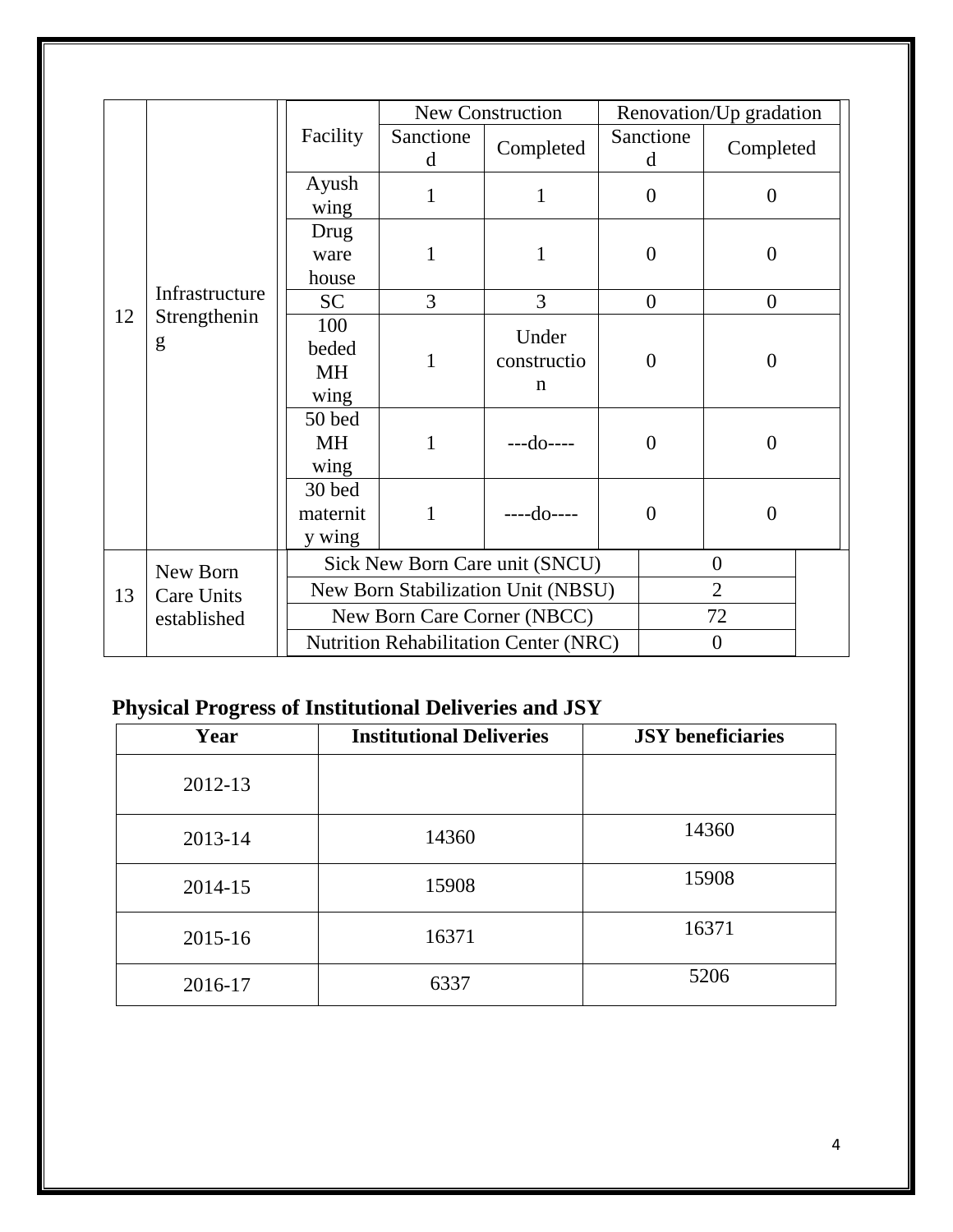#### **1. Funds Released under NRHM** (in crores)

| Year         | <b>Allocation</b> | Release* | <b>Expenditure</b> |
|--------------|-------------------|----------|--------------------|
| 2012-13      |                   | 15.96    | 10.15              |
| $2013 - 14$  |                   | 9.96     | 12.53              |
| 2014-15      |                   | 13.41    | 14.97              |
| 2015-16      | 17.00             | 18.73    | 15.37              |
| <b>Total</b> |                   | 412.1    | 391.91             |

\*Release figures for the F.Y. 2015-16 are updated on 31.03.2016 and provisional.

#### **NUHM**

#### **A. Demographic Profile (As per Census 2011):**

|                | Total Population (In lakhs)                                                                  | 1379545      |
|----------------|----------------------------------------------------------------------------------------------|--------------|
| 2              | Urban Population (In lakhs)                                                                  | 234205       |
| 3              | Urban Population as percentage of total population                                           | 16%          |
| $\overline{4}$ | Urban slum population (in lakhs)                                                             | $\theta$     |
| 5              | Slum population as percentage of urban population                                            | $\mathbf{0}$ |
| 6              | Number of Metro cities                                                                       |              |
| 7              | Number of Million + cities $(> 10$ lakh population)                                          |              |
| 8              | Number of cities with 1 to 10 lakh population                                                |              |
| 9              | Number of towns with less than 1 lakh but more than 50<br>thousand population                | 3            |
| 10             | Number of State HQs/District HQs which have population<br>between 50 thousand to 30 thousand |              |
| 11             | Total Eligible cities $(6+7+8+9+10)$                                                         | 4            |
| 12             | Total cities covered under NUHM till 2015-16                                                 |              |

#### **B. Coverage:**

#### **Status of NUHM in the District- Auraiya**

### **(Position as on 31st December, 2015)**

| Sl. No. | <b>Activities</b>                     | Approved          | <b>Progress</b> |
|---------|---------------------------------------|-------------------|-----------------|
|         | <b>Planning &amp; Mapping</b>         |                   |                 |
| 2.      | <b>Human Resource</b>                 | <b>Sanctioned</b> | $In - position$ |
|         | <b>Medical Officers</b>               |                   |                 |
|         | <b>Staff Nurses</b>                   |                   |                 |
|         | <b>Auxiliary Nurse Midwife (ANMs)</b> |                   |                 |
|         | Lab Technicians                       |                   |                 |
|         | Pharmacists                           |                   |                 |